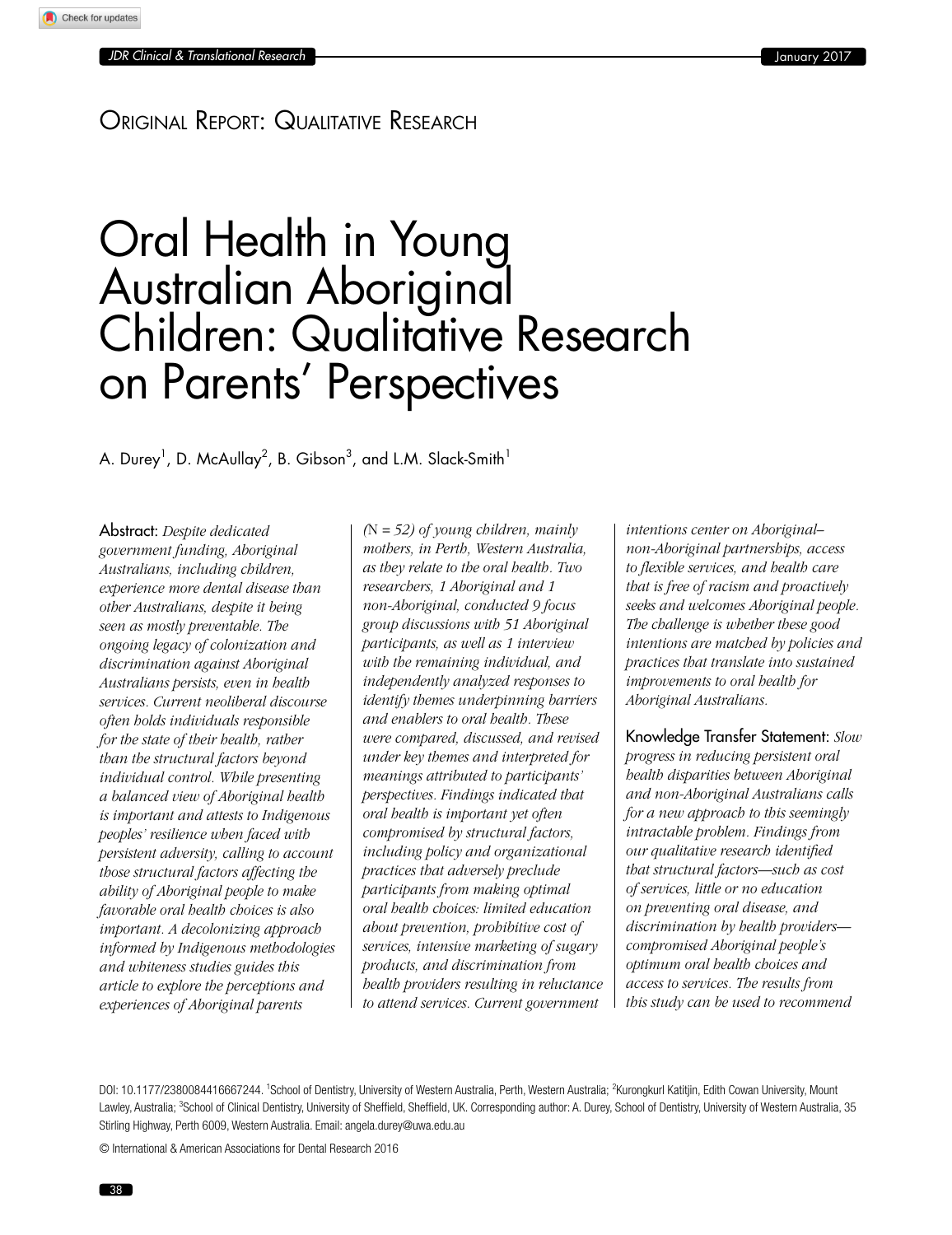*changes to policies and practices that promote rather than undermine Aboriginal health and well-being and involve Aboriginal people in decisions about their health care.*

Keywords: health services Indigenous, dental health services, social determinants of health, child health, health education dental, racism

# Introduction

Improving Aboriginal and Torres Strait Islander (hereafter Aboriginal) health is a national mandate (Australian Government 2011), yet progress has been slow to reduce health disparities between Aboriginal and other Australians (Australian Institute of Health and Welfare [AIHW] 2013). An Australian public service report (Australian Public Service Commission 2007) described Aboriginal health as a "wicked" or intractable problem—one that is hard to solve, complex, symptomatic of deeper problems, persistent, and unique with no quick fix solutions. Rittel and Webber (1973) argued that resolution of this type of problem requires defining and understanding the complexity of the social context, adopting a holistic approach, seeing the bigger picture, collaborating across sectors with a view to attaining a shared understanding, showing courtesy and respect, and being open to innovative and flexible ways to address the issue.

The poor oral health of Aboriginal versus other Australians is well documented, with evidence of more dental disease periodontal or gum disease, often untreated (Roberts-Thomson et al. 2008; AIHW 2013). Aboriginal children have poorer oral health than do non-Aboriginal children, including higher rates of oral soft tissues' disorders and hospitalization for dental admissions (AIHW 2013; Slack-Smith et al. 2013). Risk factors for oral disease include diets high in sugar (Jamieson et al. 2010), dental fear, poor dental attendance, low self-efficacy associated with poor oral health (AIHW 2013), alcohol consumption, and smoking,

including during pregnancy (AIHW 2006, 2013; Roberts-Thomson et al. 2014).

Yet constant reminders of dire health statistics have led some Aboriginal people to expect poor outcomes, feel disempowered, and be less motivated to engage with programs promoting health (Taylor et al. 2010). This implies that a diet of negative statistics, however serious, can be counterproductive. Taylor et al. (2010) suggest that media stories and public health campaigns need to balance adverse statistics with stories of success and empowerment that inspire rather than demotivate Aboriginal Australians to make changes. Evidence from a body of literature focusing on resilience challenges negative stereotypes and presents a more balanced perspective of Aboriginal health attesting to Indigenous peoples' strength in the face of enormous and persistent adversity (Chandler and Lalonde 2008; Cox et al. 2014).

However, structural issues that adversely affect Aboriginal people's oral health choices also need to be called to account. Macrofactors at the political economic level, such as policy and funding decisions, influence factors at the meso- or operational level, such as cost of services (Caldwell and Mays 2012). These, in turn, can preclude Aboriginal people from making favorable oral health choices. Yet, current discourse often blames Aboriginal people for their poor oral health, rather than the structural factors beyond their control that negatively affect their lived experience and ability to make optimum oral health choices (Playle and Keeley 1998; Durey et al. 2016). While such factors affect other socioeconomically disadvantaged populations (Australian Government Department of Health 2015; Wallace et al. 2015), Indigenous populations face the added burden of a legacy of marginalization and discrimination following colonization (Tuhiwai Smith 1999; Browne and Varcoe 2006; Paradies 2006). In colonized countries such as Australia, racism in health services persists; it often goes unreported and unchallenged,

despite its damaging health outcomes for Aboriginal people; and it can lead to their reluctance to attend services (Larson et al. 2007; Johnstone and Kanitsaki 2009; Shahid et al. 2009; Walter and Butler 2013).

Repeated Australian governments have committed to closing the gap in health disparities between Aboriginal and non-Aboriginal Australians by building partnerships among governments, service providers, and local Aboriginal communities (Council of Australian Governments 2008). While improvements in health and education outcomes are occurring (Holland 2016), progress is slow, and ensuring that improvements are sustained is critical.

To better understand the current state of play from an Aboriginal viewpoint, this article presents findings from a qualitative research project in Perth, Western Australia, that investigated the perspectives and experiences of Aboriginal carers, predominantly mothers, in terms of factors affecting their oral health and that of their children.

## Local Context

Aboriginal Australians constitute 3% of the overall Australian population (3.8% of the population in Western Australia) and have a median age of 21.8 y, compared to 37.6 y for non-Indigenous Australians (Australian Bureau of Statistics 2011). In 2011, 34.8% of Aboriginal Australians lived in the major Australian cities and 43.8% in regional centers, with 21.4% living in remote Australia (Australian Bureau of Statistics 2011). Dental care in Western Australia includes private services with various items of treatment covered by insurance, public dental services that often also incur a treatment cost, free dental services provided by Aboriginal Community Controlled Health Services, hospital emergency dental services that can incur a cost, free school dental services for children aged 5 to 16 y, and volunteer services specifically targeting Aboriginal communities in remote areas.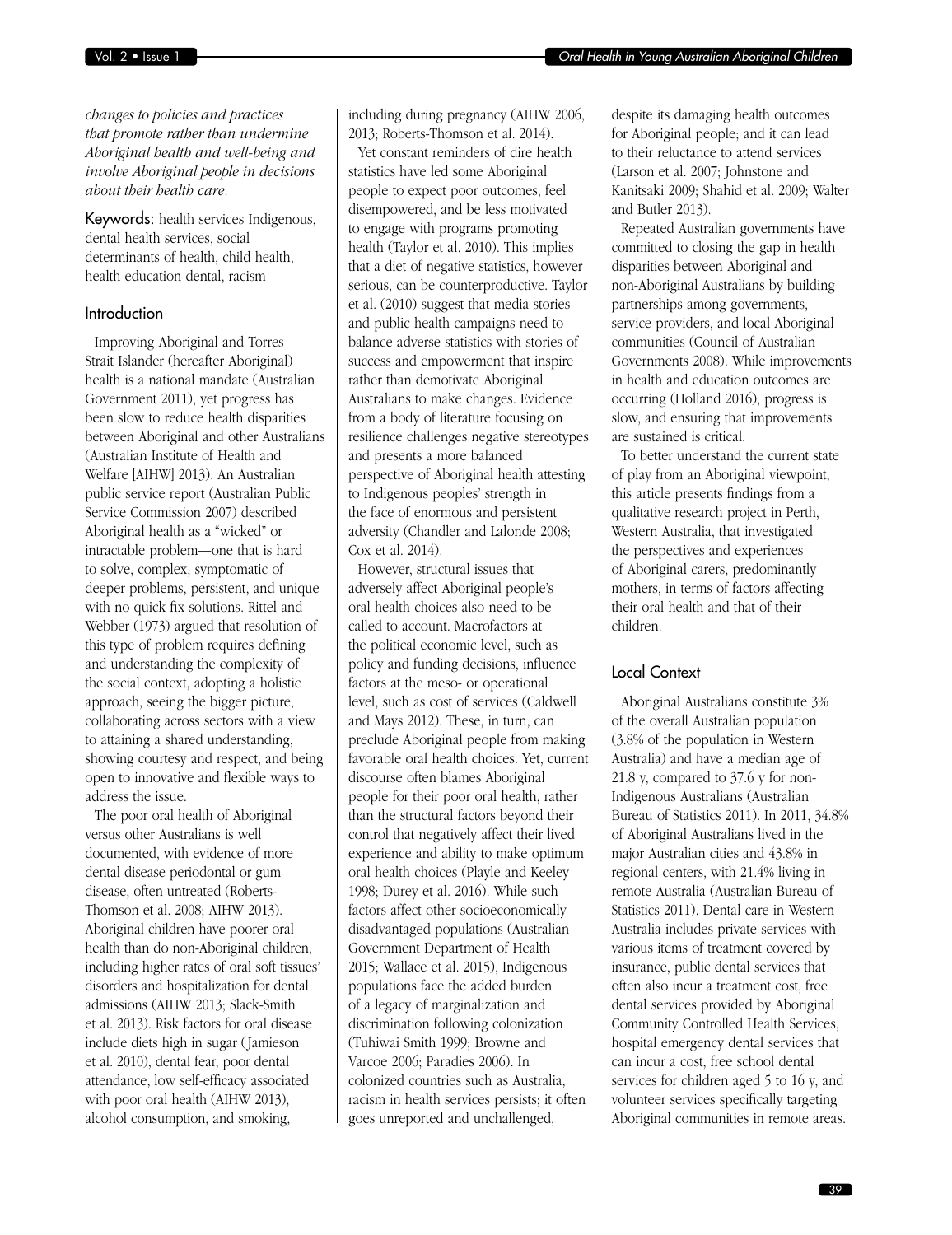## Methodological Approach

Given its intercultural focus, our methodology was guided by the fusion of methodological paradigms proposed by Evans et al. (2009)—namely, Indigenous methodologies and whiteness studies. We adopted a decolonizing perspective involving Indigenous methodologies that prioritized Aboriginal people by applying their own focus, perceptions, and understandings to the research process (Moreton-Robinson and Walter 2009). Aboriginal stakeholders, including one of the authors, were central to the design, implementation, analysis, and dissemination of the findings of this project. We employed an Aboriginal assistant researcher to participate in data collection, analysis, and dissemination where highlighting the voices of Aboriginal parents/carers participants was integral to the project.

A decolonizing perspective also critiques the concept of whiteness, reflected here in the dominant Western biomedical paradigm in which oral health in Australia is situated. Frankenberg (1993) and Moreton-Robinson (2009) informed our understanding of how the notion of racial "whiteness" is conceptualized as a structuring or organizing principle representing power in colonized countries. White people, as in Anglo-Australians, are advantaged in social relations where whiteness is the norm the benchmark against which differences from that norm, such as Aboriginality, are judged, measured, and often ignored (Moreton-Robinson 2009). While whiteness can refer to skin color, it also represents a racialized social structure that sanctions "Western" approaches to knowledge: health professionals are trained in a biomedical model of health where beliefs and values attached to that model are privileged over other knowledge, including Indigenous knowledge, and are reflected in policy and practice (Kowal 2008). While this advantage operates through a set of cultural practices that are often taken for granted—unnoticed and unexamined

by those who benefit from them they also shape the lives and social relations of those who are disadvantaged (Frankenberg 1993; Moreton-Robinson 2009).

This is evident in the increasing focus in developed countries on individual responsibility for making health and lifestyle choices (Beck and Beck-Gernsheim 2002), reinforced by public health messages on what the individual needs to do improve health outcomes. This approach often ignores the socioeconomic and historic context of Aboriginal people's lives and collective experiences of discrimination, including that in health care, which can negatively affect their making optimum oral health choices (Durey and Thompson 2012). Our project aimed to privilege the voices of Aboriginal participants by hearing their perspectives on the issue, to better understand the barriers they face and the enablers to oral health and how they intersect with current oral health approaches.

## Methods

The research team consisted of the authors—1 Aboriginal and 3 non-Aboriginal researchers—and 1 Aboriginal assistant researcher. Following a suggestion from the local Aboriginal community to investigate Aboriginal perspectives of oral health, extensive consultation with key Aboriginal stakeholders occurred from 2013 to 2014 in Perth, Western Australia. This led to a larger research project seeking to understand the perspectives and experiences of barriers and enablers to oral health identified by Aboriginal health workers, teenagers, parents/carers, and non-Aboriginal dental professionals working with Aboriginal children. Some results of this project have been reported elsewhere (Durey et al. 2016). This study focused on parents, mainly mothers and 2 fathers, and carers who were family members.

Recruitment relied on the professional networks of the researchers and research assistant, who contacted

leading Aboriginal community and service organizations, which resulted in a snowball approach to identifying potential participants. The research team used purposive sampling to follow up Aboriginal and non-Aboriginal contacts at playgroups, Aboriginal health services, and family day care centers with a high proportion of Aboriginal children. Criteria for inclusion in the project were that participants were Aboriginal and were parents or carers of young children. The project was explained to each contact, such as the coordinator of the center, who then discussed it with parents/carers to see if they wanted to be involved in the research. Participants at each site self-selected to be involved. A time was arranged for the researchers to attend the center, explain the project to participants, and request their written consent prior to a group discussion. Depending on the time allocated, the researchers brought morning tea for participants and children or contributed to lunch. At the end of the discussion, participants were offered a \$30 supermarket voucher as a token of appreciation for their time. Participants  $(N = 52)$  were overwhelmingly young mothers, with 2 fathers and some grandmothers. Coordinators of the various centers, who were often mothers or grandmothers themselves, also participated in the discussions.

Nine group discussions involving 51 participants, as well as 1 interview with the remaining individual  $(N = 52)$ , were conducted across 10 sites between April and December 2014. These were held at playgroup centers, family day care centers, community centers, and 3 health services in the Perth metropolitan region. Where possible, 2 researchers—1 Aboriginal and 1 non-Aboriginal—were involved in data collection. Eight group discussions and the interview were audio recorded; written notes were taken during the other discussion. All were transcribed and imported into NVivo (http://www .qsrinternational.com/product), a computer program that helps organize and manage data during analysis. Participants were asked to complete a short demographic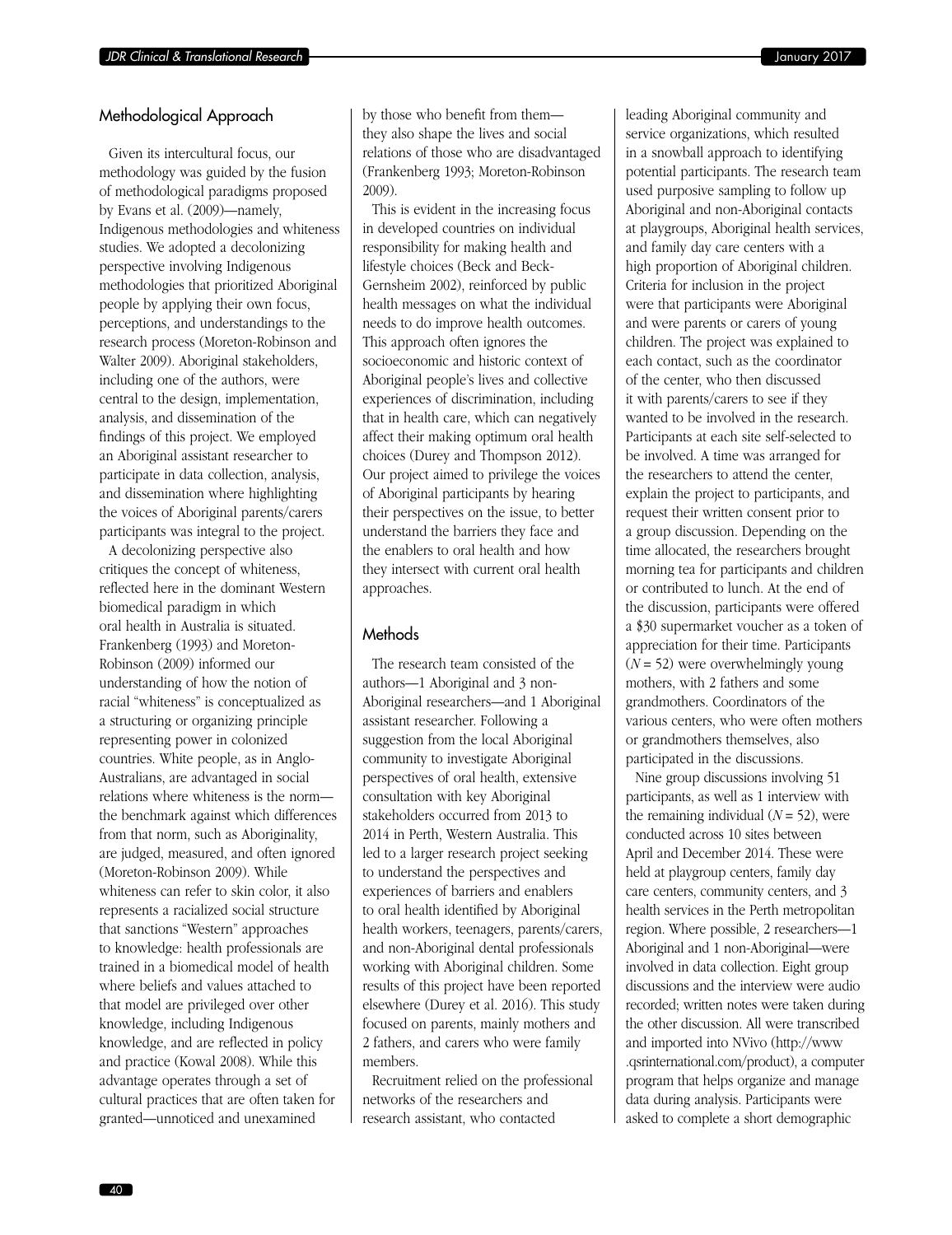## Table.

Participant Locations.

| <b>Location: Code</b>       | Participants, n |
|-----------------------------|-----------------|
| <b>Playgroup center</b>     |                 |
| L1                          | 5               |
| L2                          | 3               |
| Family day care center: L3  | 5               |
| <b>Community center: L4</b> | 8               |
| <b>Health services</b>      |                 |
| L5                          | $\overline{7}$  |
| L6                          | $6\phantom{1}$  |
| L7                          | 8               |
| <b>Community center</b>     |                 |
| L8                          | 3               |
| L9                          | $6\phantom{1}$  |
| L10                         | $\mathbf{1}$    |
| <b>Total</b>                | 52              |

questionnaire covering age, sex, identification as Aboriginal, highest education qualification, ages of children, and postcode. Interview and group discussion questions were guided by topics related to what oral health meant to participants; what motivated them to care for their teeth and their children's and to go to the dentist; the barriers and enablers that they face; the effect of diet, including sugary drinks, on oral health; and how oral health, including dental services, could be improved for Aboriginal parents with young children. Information about participants and locations was de-identified and numerically coded to indicate quotes from the site of data collection (see Table).

Responses in each group discussion and interview were analyzed independently by 2 researchers, 1 Aboriginal and 1 non-Aboriginal to identify themes related to barriers and enablers to oral health. These were then compared for similarities and differences, discussed and revised under key themes, revisited, and interpreted for meanings

attributed to participants' perspectives. This iterative approach to data analysis identified key themes and anomalies from responses, which were summarized and interrogated with existing evidence in the literature. The findings were also interpreted by critically examining them within a broader structural context in light of Indigenous methodology and the concept of whiteness. This decolonizing approach privileged the Aboriginal voice and identified how the Western biomedical approach to oral health intersected with Aboriginal perspectives and lived experience.

Ethics approval for this research was granted by the Human Research Ethics Committee at the University of Western Australia (RA/4/1/5792) and the Western Australian Aboriginal Health Ethics Committee (No. 466).

## Findings

Findings showed that oral health was important, with some participants motivated to proactively maintain their oral health and that of their children

despite structural barriers. Many participants accessed mainstream as well as Aboriginal-specific oral health services. A key theme emerging was the role of broader structural factors at meso- and macrolevels in informing oral health choices. These included cost, competing demands on limited budgets, the organization of services, and discrimination from health providers. These factors led many participants to avoid dentists for themselves or their children and self-manage their pain unless it was severe, in which case emergency hospital services were usually accessed. Participants were generally satisfied with the free dental service provided at schools, recommending that a similar public service be available for the 0- to 4-y age group. Participants also wanted more education on preventing oral disease from pregnancy onward, delivered in ways that were culturally appropriate and responsive to health literacy levels.

## Maintaining Oral Health

Participants from most groups were aware that oral health was an indicator of general health and well-being, including brushing teeth, keeping gums healthy, having fresh breath and a healthy diet, and avoiding sugary food and drinks: "He's still breast feeding. He doesn't have cow's milk—I offer it to him but he won't drink it. But he does love water so I give him heaps and heaps of water but won't give him cordial or soft drink" (L2).

Participants proactively maintained oral health for themselves and their children, including modeling good oral health practice:

My kids started it when they were little, I think they had 2 teeth, honestly, they had 2 teeth, my little boy would come in and look at me and I would be brushing my teeth and I'd say, "Come here," and I would give him a little brush with . . . Bart Simpson on it. . . . They've got really good teeth, both my kids. (L6)

Creative ways to facilitate good oral health practice were to make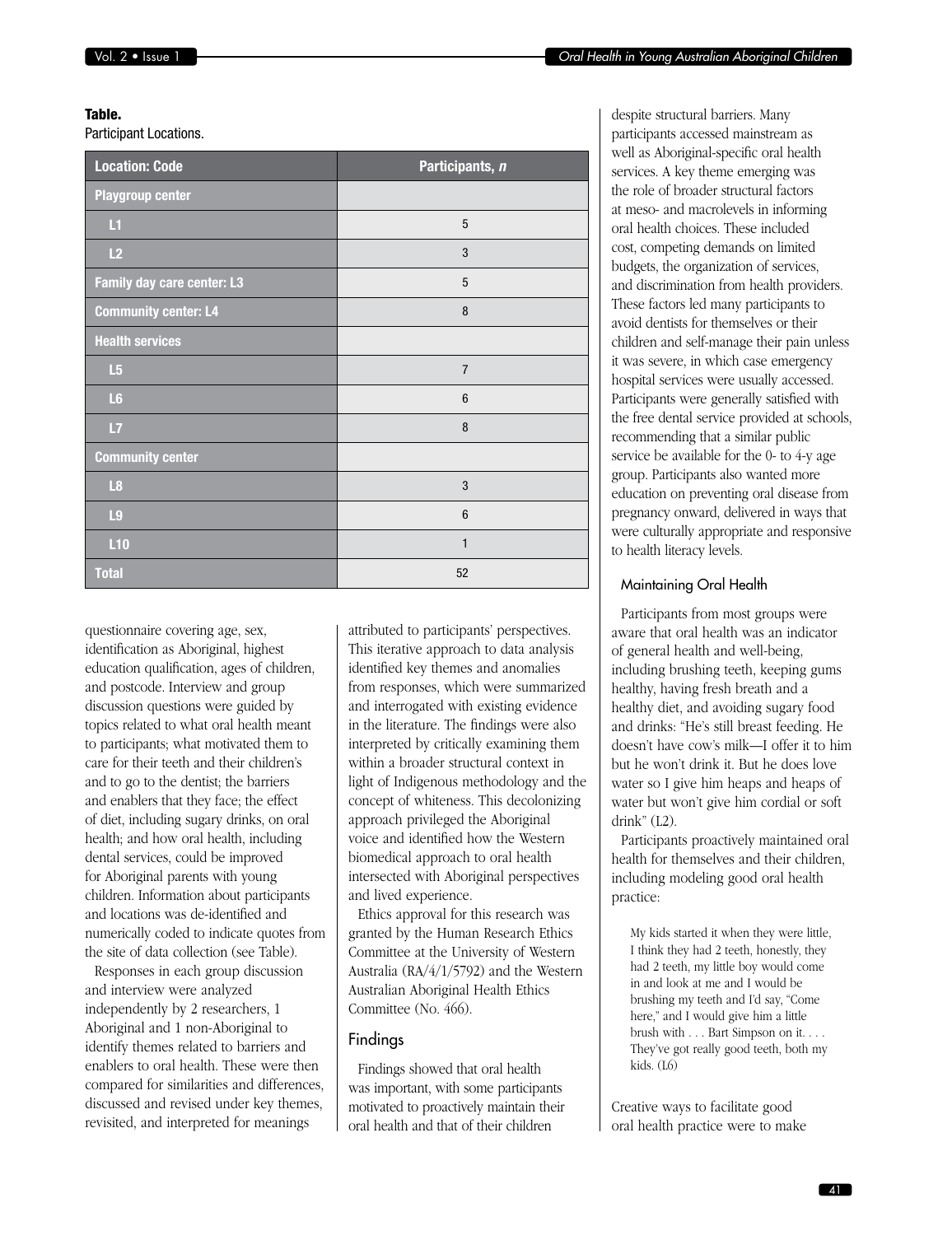toothbrushing fun for children, and some mothers mentioned "Spiderman" and "Barbie" toothbrushes as a motivating factor for brushing teeth: "I've got this little brush that lights up when you press the thing. . . . When he sees me brushing . . . he looks at me—his attention span is so small and he'll stand there for a couple of seconds and then pass it back to me" (L2) and "One, because they watch you doing it. From this little age, they are watching. And two, they want to know what to do with the toothbrush" (L3).

Others noted past experience of dental disease as a motivating factor in maintaining oral health:

When I was young, I had rotten teeth because Nan reared me up and she used to give me the bottle with cordial. . . . And that made me—growing up and having rotten teeth—and chip my teeth and having caps on. And now me having a baby, I just want him to have good teeth. I don't give him cordial, and if I give him orange juice, it is watered down. Mainly I give him water. I want him to have good teeth. I don't want his teeth to get like mine and do the same as what happened with me. (L2)

Another participant maintained her oral health until diagnosed with a thyroid problem, after which her oral hygiene deteriorated: "I was very good with my teeth. I did my teeth right up until before I had that, you know, thyroid problem. And then when I had it, you know, like, you are that sick that the teeth were the last thing you worry about" (L5).

It was clear from these responses that oral health was important to participants and their children and was actively maintained unless other priorities took precedence, such as illness. However, while some mentioned the importance of dental checkups, several avoided dental visits.

#### Avoiding Dental Visits

Reasons given for avoidance included how services were organized around cost of treatment and long waiting times that often led to self-management of dental pain, as well as fear of dental

treatment and dental extraction. Dentists were generally not visited for prevention: "The only time our family goes is if we are crying in pain" (L6).

### Managing Pain

Discussions from most groups noted that dental pain was generally selfmanaged with analgesia, alcohol, or alternative methods, such as oil of cloves. If it became unbearable, participants might go to the hospital emergency department to have the tooth extracted, which often incurred a cost. Fear of dental extraction was also a reason to avoid the dentist for participants who wanted to retain their teeth.

While Western Australia has a public and private system of dental services, few participants across groups were insured privately. Those who accessed public services for treatment were often placed on long waiting lists. Those attending the dentist at the Aboriginal Community Controlled Health Service were seen that day on a "first come, first served" basis if they arrived by 8 am. They often had to wait even if they were 1 of the 5 or 6 people assessed as suitable for treatment that day. Public dental services generally incurred a copayment for each item of service that was treatment focused:

It costs you money as well. Like, if I'm not in pain, then I'm not going to go and fork out, you know, what is it, \$80 or whatever to go and have it just checked when I don't even feel the pain, so there is nothing wrong. And when you have got, like lots of kids, it's not going to happen. (L7)

#### **Discrimination**

Discrimination was cited as a reason to avoid dental services in most discussion groups, though not in the interview. Participants felt discriminated against because of their Aboriginality, socioeconomic status, the state of their oral health, and bringing children to services that were not child friendly. Several participants discussed the difficulty of attending dental services when they were caring for children:

I was a single mum, no support, no family over here. So when I did get into that dentist early in the morning, they said, "What did you bring your kids here for? . . . And they said "We can't treat you, you have got to find a place for your children." And I'm like "Well, what am I meant to do with them?" and they're like "Well, ring up someone to come and get them" and I'm like "I don't have anyone" and they said "Oh, everyone has someone." And they freaked out. (L3)

This experience was exacerbated for parents who wanted public dental treatment but were unable to be at the service by the required 8 am because "you have to take your kids with you, you can't leave your kids at school before 8:00, you know what I mean, there are all these things that restrict you getting your teeth done" (L1). This participant went on to say:

I think that discriminates against people with children and people that have got to get their kids to school. We are told we have to have our kids at school every day but what if you have a toothache you have to get to the dentist? (L1)

Other participants felt discriminated against for different reasons, including staff at dental services making negative assumptions about their Aboriginality. One participant wanted to be:

. . . treated like everyone else that walks in the door. Some people when they see an Aboriginal person coming, we are all put in that category, we are all put in that box if they have had a bad experience with another Aboriginal person. They wouldn't do that to an Italian woman if they had a bad experience with another Italian woman. But they will do it with an Aboriginal person. Do you see what I mean? (L6)

A participant in another group discussion elaborated on negative stereotypes that some people hold about Aboriginal people:

It's really ignorance. It's pure ignorance and rudeness on their part. They [staff] come with all these assumptions . . . .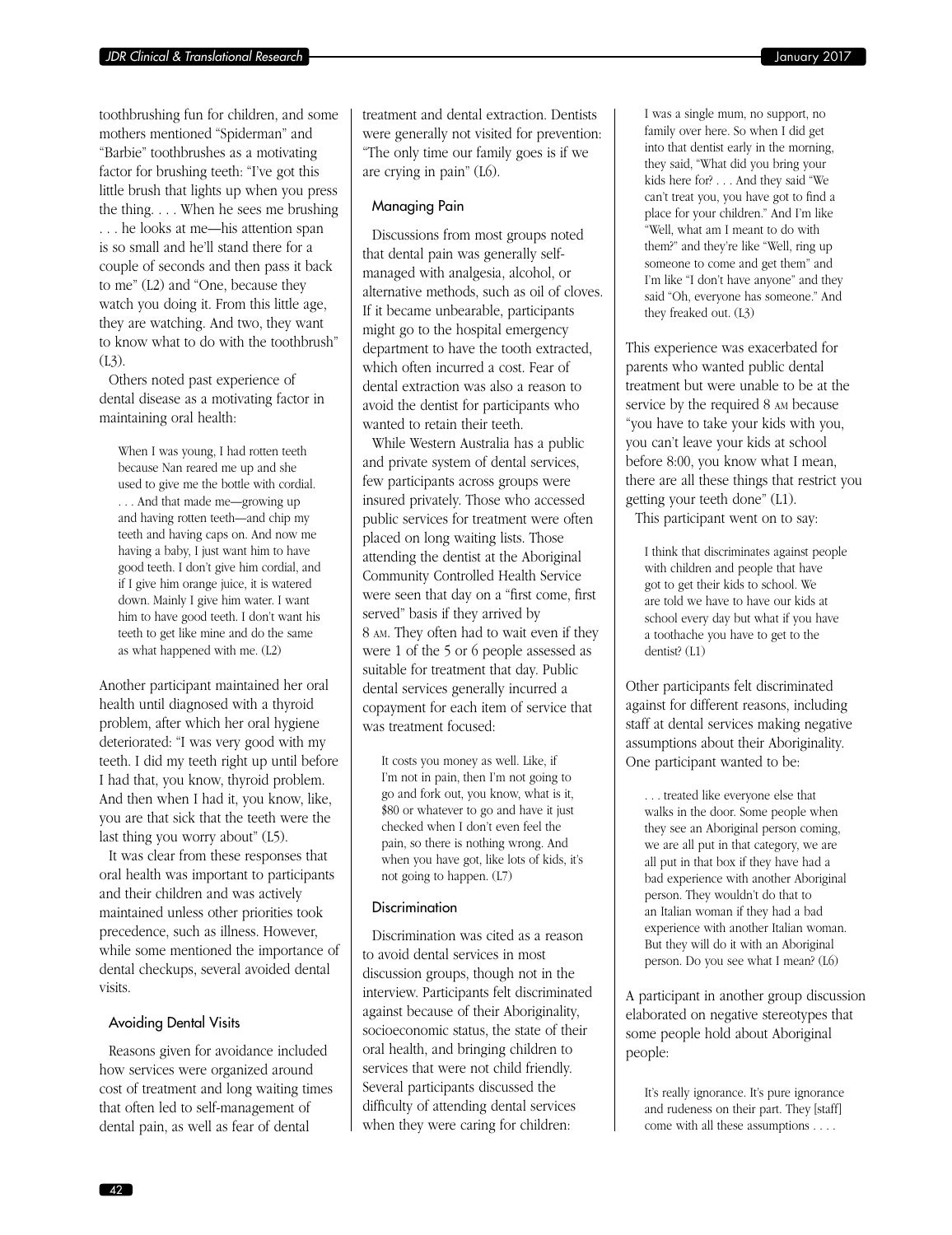Anything negative that happens, what she was describing, that is used to reinforce the bias they already have. "These blackfellas come in and they are just so nasty—oh here comes another one, watch them watch them, they are going to make trouble." (L3)

These experiences were exacerbated by not having enough money to pay for a service:

She doesn't want to go there. The people at the desk, the receptionists their sour faces. She is frightened she is going to lose her temper because she is in so much pain and she's going to get there and they are going to say with their sour face, "You haven't paid your bill." That bill is 2 years old. And she is going to lose her temper because she is . . . and start swearing and then they are going to kick her out. So she is scared of the confrontation and the drama and the rejection and what will happen when she turns up. And the fact that in front of all these people she is going to be humiliated because she has got no money, and hasn't been paying the bill. (L3)

These experiences resulted in many Aboriginal people feeling shame and humiliation, leading to their reluctance to return to the service.

#### Shame

In several discussions, participants talked about the shame they felt about the state of their oral health and its effect on their self-esteem: "If we have good oral health, you feel happier in yourself. We are all frightened to laugh. When we laugh, we laugh like this [puts hand over mouth] and hide our teeth when we smile" (L7).

Others noted the corrosive nature of shame from being humiliated and its effect on oral health, and they were concerned about relatives with missing or decayed teeth:

She was really upset, she was devastated, staying home, real "shame" you know. And she finally got to go to the dentist and she didn't have any money. They did something. But then they kept sending her this bill. And

she was too embarrassed because she didn't have the money so she never went back for treatment. Her teeth are just falling out. And when you are talking about self-medication, what in our family is grog and drugs, it's an excuse but it is kind of not an excuse if you are in a lot of pain. They are ashamed and they are also broke, they have got no car, they have got no money, they can't get to the dentist at 7.30 in the morning even if they tried. (L3)

Feeling shame about their oral health was exacerbated if participants were treated disrespectfully, patronized, or judged negatively by staff, which often led to avoiding dental visits altogether:

It feels degrading and it makes me want . . . I want to see change. But this particular time I wasn't in a good mood, wasn't in a good space. I was like, "I'm not coming back." Because you will go back to the services that look after you, and if you don't get that service, you just don't go back. People don't like it . . . if you're getting bad service at that dentist, why would you go back? (L6)

For participants to return to dental services, they wanted to "feel comfortable and to feel welcomed" (L6) by the office staff and the dentist, rather than patronized. The last thing they wanted was:

. . . another lecture on how to look after your teeth, when it's actually other stuff that keeps you from accessing [the service] in the first place. But then they just treat you like you don't know anything and like you're from another planet and they give you more lectures. . . . You are in pain, and you're there to receive health not to be lectured. (L6)

While participants in most group discussions spoke of negative experiences of oral health care, they also had strong views on what needed to change.

# Enablers to Oral Health

Many participants were concerned about the state of Aboriginal children's oral health where "you see a lot of little kids who have rotten teeth" (L2). They were aware that the causes of decay involve sugary diets and drinks, in babies' bottles as well, and not brushing teeth regularly. They also knew that waiting for the child to turn 5 y before they could access the school dental service was too late:

Yes, you got to start there, not when they get to school; half their teeth have all gone at 6 or 7 . . . so they have got to have their mouth sorted early on, and they have got to have baby teeth in place for the next ones to come down. (L1)

Prevention of disease and oral health education were considered key from pregnancy onward. However, this was not provided for most mothers. One mother of 5 had never been offered dental education or care during pregnancy. Participants in most groups valued the free public service offered by the school dental service, although not all children accessed it. Participants nonetheless felt that this type of service should be extended to include 0- to 4-y-olds:

As part of their prenatal care, they should actually have a free dental service for these mums to be able to, use and teach them about their teeth, have a look at their teeth, and go, "Ok baby's drawing a lot of calcium out of you, which is affecting your teeth. Let's look at this now. How can we fix it?" How can we get this on board? I think this is a huge factor because educating the parents from such a young age with their babies also educates the parents. (L3)

This participant highlighted a key issue around the content of oral health education:

We are told, "You shouldn't do this, you shouldn't do that." There isn't really a concrete understanding of how bad soft drink is for people. And I think we understand it when it starts to affect someone in our family. And then we are like "Oh, that is what soft drink does to your teeth" (L3)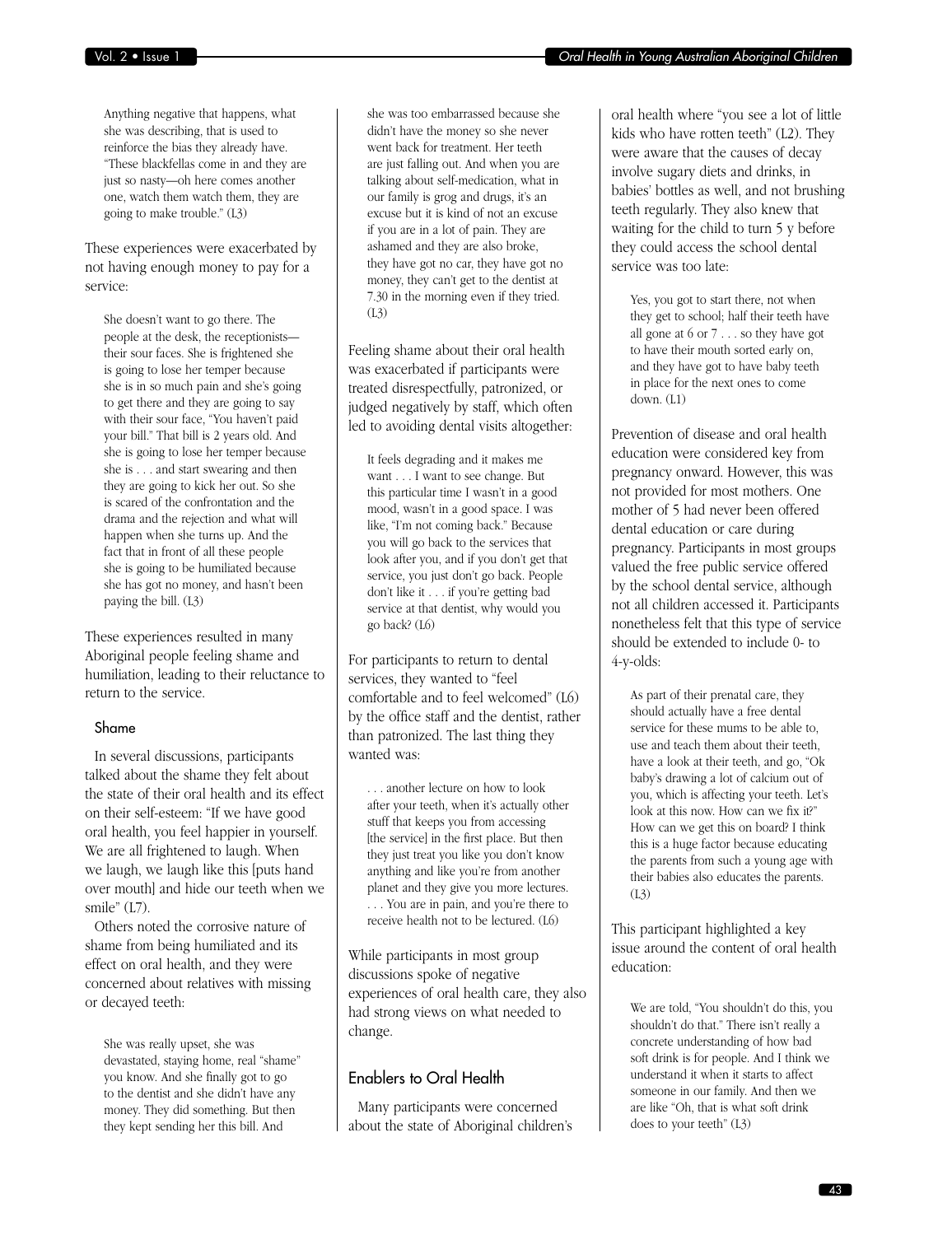Clear explanations of how to prevent oral disease, including eating a healthy diet within a limited budget and regular toothbrushing, could help parents be role models for their children. However, 1 participant felt that the responsibility did not lie just with the parents. Broader structural issues, such as upstream determinants, should also be called to account if oral health is to improve. These macro- and mesofactors affected parents' optimum oral health and included the intense and multifaceted advertising of unhealthy food to adults and children and the cost of consistently providing a healthy diet for families:

Like what you were saying about the effect of alcohol and cigarettes, the way they use that shock tactic should be applied to sugar—if you want to get the message through, show the shocking facts about what sugar does to poor little kids and adults. (L3)

This participant had a clear vision of what needed to happen to improve the oral health of young Aboriginal children—particularly those <5 y, who were ineligible for the school dental service (even if their teeth were rotten). She called for dental services to be made available for this group and for an invitation to be sent out to parents/ carers:

By the playgroups and preschools even if you think your kids teeth are fine—bring them in. At least check them. Once a year you should be invited in and get a free health check, dental check for these babies. So you see them at 2 years old and "Oh yes, you get a good tick," and they come in the next year and it's, "Ooh, that tooth, that's not going to last. We are going to have to do something about that." Here, they get nothing till they are 5, and that is just ridiculous. And then you are looking at dental emergencies instead of treating it when it could have been treated with a filling or whatever. And now they are in the children's hospital being put under [general anesthetic], which is dangerous and stressful, having a hospital procedure and something really painful when it could have been prevented. So it is like

this great big hole in the system. This massive big hole where these kids are just falling in. (L3)

In addition to this participant's plea to the government to "help us stop something before it gets to an emergency" (L3), she argued that this approach would reduce costs of emergency treatment. She highlighted the need to increase access to care by providing services that welcomed children. This was particularly important for those struggling to make ends meet to access services in the face of competing demands:

I think the biggest problem is, I honestly think they need to make it more family friendly as maybe a couple of days a week going, "OK we are going to have this crèche" [location where babies and young children are cared for] with 2 people on standby to look after the children. I don't have a health care card, but I am on a low income. So when you are on a low income without a health care card, you can't actually access the dentists through the health system, because you don't actually have that health care benefit. So you are actually having to fork out. You have to find that money first when you are on that lower scale of income, and you might go "OK." You might prioritize your money for your bills, your food, and your petrol. Now what you have got left over might be \$100—well, I can't go to the dentist because what I need done, it's not going to cover that. Maybe the dentists need to start looking at starting a service where you can start paying off your dental work. (L3)

## **Discussion**

Findings indicate that oral health is important to Aboriginal parents/carers who want their children to grow up with healthy teeth. This positive finding offers an opportunity for policy makers and service providers to consider how best to facilitate this. This requires reviewing current approaches to oral health for Aboriginal children where structural factors outside individual control can often compromise rather

than promote oral health. Such factors include cost—and not just that of dental services, which can preclude attendance, but also that of participants consistently providing a healthy diet for their families, which is often out of reach on limited budgets. Dental services organized mainly to provide treatment do not meet participants' need to be more informed about preventing disease and promoting oral health. Aboriginal participants want more education in this area from pregnancy onward, with clear explanations about causal factors and reasons to change behavior. They also want to be welcomed and treated with respect rather than judged and blamed by health professionals if their oral health or their children's is poor.

These findings support Beck and Beck-Gernsheim's (2002) argument that, in the current neoliberal climate, individuals are held responsible for making optimum health choices. In this context, this includes conforming to biomedical and behavioral messages, such as going to the dentist for regular checkups, eating healthy/sugar-free food, and stopping smoking. Beck and Beck-Gernsheim argue that the burden of risk is projected solely onto the individual, who faces penalties for "noncompliance" that include blame and "personal failure." This argument is supported by our findings, where Aboriginal participants experience a sense of shame if their oral health is poor or are humiliated when they feel staff negatively judge and discriminate against them. This perspective reproduces the discourse that Aboriginal people are seen as the problem when they do not comply with expert professional knowledge and advice to improve their health (Playle and Keeley 1998; Durey and Thompson 2012). However, the structural factors informing Aboriginal participants' oral health choices are not addressed in this discourse. These might include discrimination from service providers, cost of dental services, difficulty of providing a healthy diet on a limited budget, and being exposed to intensive corporate advertising of high-sugar,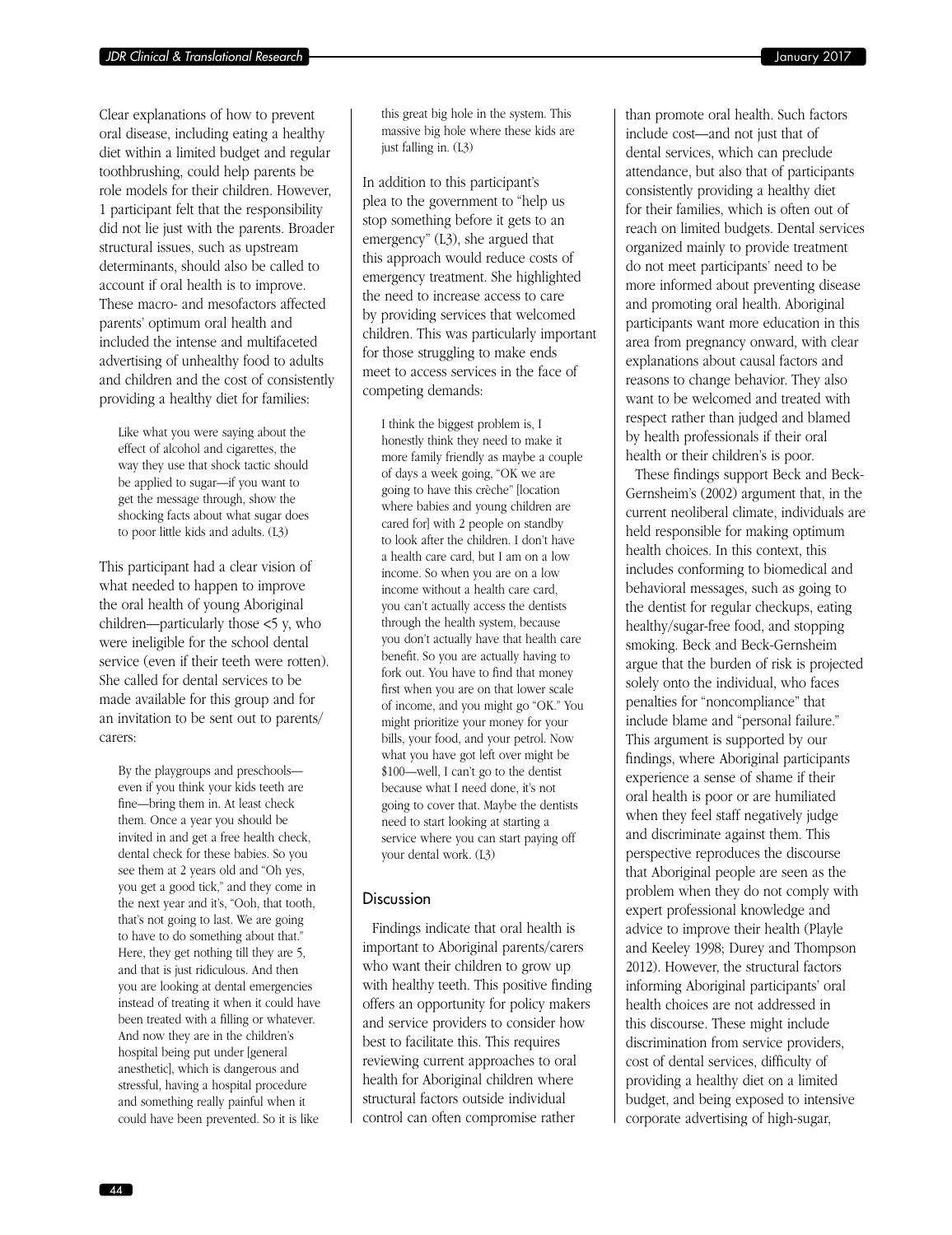low-cost processed food and drinks that are a significant risk factor for dental caries. This broader perspective shifts the focus of accountability for poor oral heath in Aboriginal parents and children beyond individual responsibility to macrolevel determinants of health. Shifting the focus away from holding individuals responsible for their health choices to refocusing the lens on the broader structural context can help inform how the problem of poor oral health in Aboriginal people can be more effectively addressed.

Changing the discourse to focus on the social structure "beneath the surface" (e.g., understanding factors influencing Aboriginal people's "noncompliance") to account for events "on the surface" (not turning up for appointments) offers a more critical appreciation of the problem by locating it in a broader social context (Scambler 2007). However, addressing upstream determinants of oral health is usually avoided, such as calling governments or corporations to account for policies and practices that compromise Aboriginal parents/carers' capacity to make optimum oral health choices. While our findings indicate that participants can identify structural factors having a detrimental effect on their oral health, they are unable to change these factors as individuals. Such evidence takes the issue of poor health beyond the realm of individual responsibility to the social structure "beneath the surface" (Scambler 2007), which adds another layer to interpreting the findings. Without protection and support, ongoing experiences of shame resulting from discrimination can exacerbate rather than improve health inequities (Peacock et al. 2013).

Viewing policy and health services through the lens of oral health for Aboriginal people adds a layer of complexity to the current neoliberal argument that is symptomatic of deeper problems when the filter of race is added. Colonization has left a legacy of discrimination privileging whiteness over Indigeneity in Australia, Canada, and Aotearoa/New Zealand, where

marginalizing Indigenous peoples across contexts—including health, education, and employment—continues to negatively affect health and wellbeing (Tuhiwai Smith 1999; Browne and Varcoe 2006; Larson et al. 2007; Pease 2010).

Inequitable power relations are sustained when discriminatory practices against Aboriginal parents and their children go unrecognized and unchallenged by policy makers and service providers who deliver health care to Aboriginal Australians (Johnstone and Kanitsaki 2009; Moreton-Robinson 2009). Such practices must be addressed for their negative effect on Aboriginal people's health and well-being and the part they play in Aboriginal people's choice to attend dental services to improve their oral health (Frankenberg 1993; Johnstone and Kanitsaki 2009; Moreton-Robinson 2009; Durey and Thompson 2012). Evidence suggests that when practitioners who are trained in Western models of health care examine their assumptions and any negative stereotypes they hold about Aboriginal people and their culture, they are less likely to project these beliefs onto their patients and more likely to challenge the status quo (Pitner and Sakamoto 2005). This offers an opportunity for dental schools to address this issue through ongoing professional development that endorses dental professionals to continue to deliver respectful care to Aboriginal people.

A way forward to address this issue from a decolonizing perspective is to privilege Aboriginal voices to understand the complexity of the social context in which many Aboriginal people live and the role that structural factors play in their lived experience, including making optimum decisions about oral health. If Aboriginal people are to willingly attend dental services, our findings suggest that health services need to deliver more than evidence-based care by instituting policies and practices that are nondiscriminatory, nonjudgmental, and respectful (Durey and Thompson 2012). Refocusing the lens in this way highlights the importance of policy makers and health practitioners being accountable for services delivered to Aboriginal people by reflecting on whether the care they offer promotes or compromises good health outcomes (Durey and Thompson 2012).

## **Limitations**

The strength of this research was the use of a methodological approach that not only involved the collaboration of Aboriginal and non-Aboriginal researchers but also privileged Aboriginal parents' voices to better understand the barriers and enablers to oral health they face in the context of their lived experience. However, given that participants were parents of mainly preschool children, there might be differences in responses from parents of teenagers. While the research focused on Aboriginal parents living in Perth, we believe that the findings could be applicable to other metropolitan and rural Aboriginal communities in Australia and elsewhere because of the legacy of colonization and discrimination in policies and practices affecting the lives and choices of Indigenous peoples (Ramsden 2002; McGibbon et al. 2014).

# Conclusion

If blaming Aboriginal people for poor oral health choices in the current neoliberal climate continues and if discrimination against Aboriginal people in health services is ongoing, health disparities between Aboriginal and non-Aboriginal Australians are likely to persist. Given the apparent intractability of the problem, juxtaposed with the national priority to improve Aboriginal health (Australian Health Ministers' Advisory Council 2015), policy makers and health service providers are well placed to reflect on their role in maintaining the problem, acknowledge its complexity, and look for innovative and effective solutions. This includes addressing the shortcomings of the neoliberal model, which focuses on individual responsibility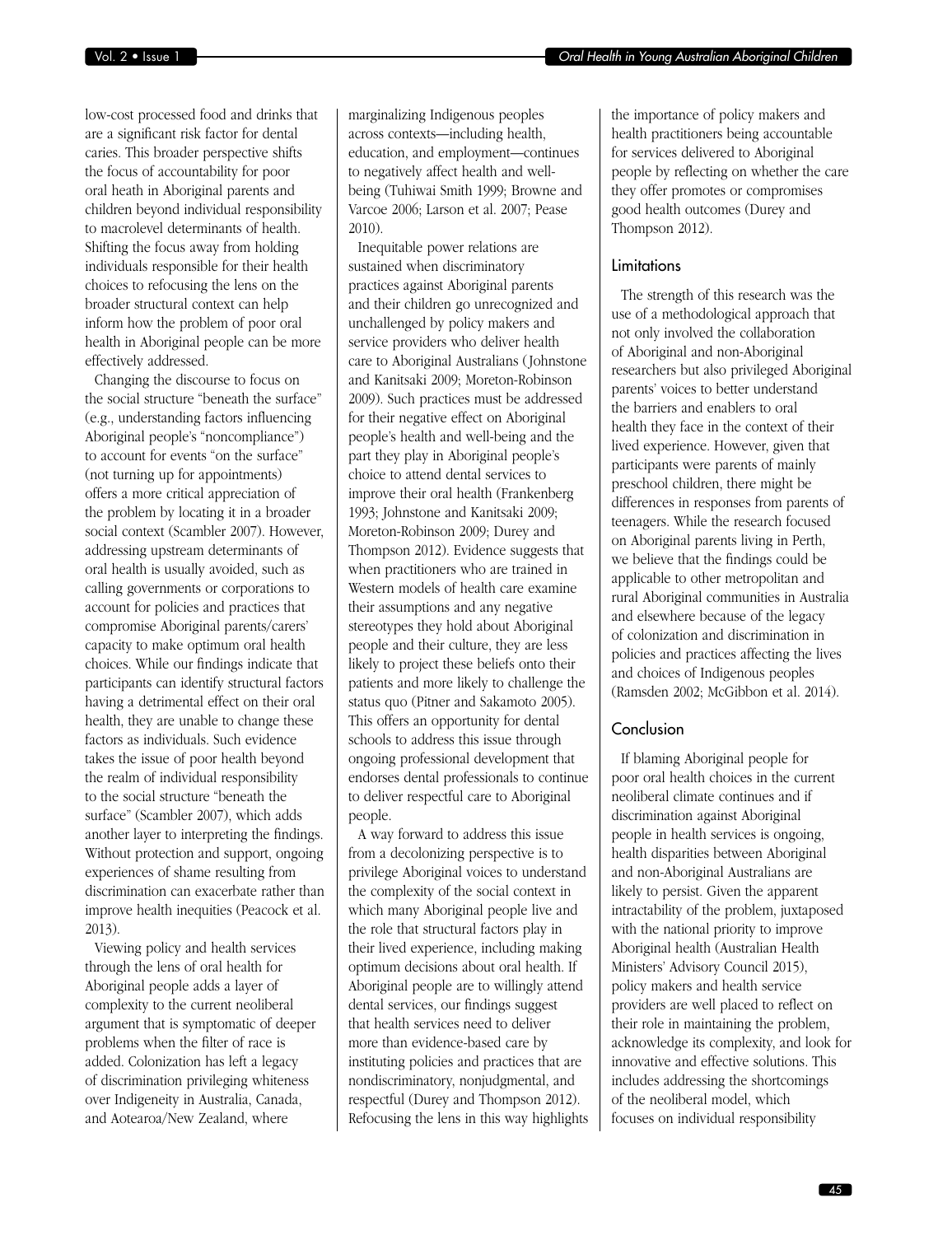for health, by holding it accountable for its failure to adequately address broader structural factors informing optimum health choices (Schrecker and Bambra 2015). Engaging Aboriginal people in their health journey is a key recommendation to improving their health. This includes listening to their perspectives on barriers to oral health and suggestions for improvement factors integral to making their voices heard, sharing knowledge, and building intercultural understanding. The Australian government's implementation plan for 2013 to 2023 aims to develop a health system flexible enough to support Aboriginal and Torres Strait Islander Australians to make healthy choices and access care that is free of racism where services proactively seek, welcome, and respect Aboriginal people (Australian Government Department of Health 2015). The challenge is whether these good intentions are matched by policies and practices that translate into sustained improvements to oral health for Aboriginal Australians.

# Author Contributions

A. Durey, contributed to conception, design, data acquisition, analysis, and interpretation, drafted and critically revised the manuscript; D. McAullay, contributed to conception, design, and data interpretation, drafted and critically revised the manuscript; B. Gibson, contributed to conception, design, data analysis, and interpretation, drafted and critically revised the manuscript; L.M. Slack-Smith, contributed to conception, design, data acquisition, analysis, and interpretation, drafted and critically revised the manuscript. All authors gave final approval and agree to be accountable for all aspects of the work.

# Acknowledgments

The authors are grateful to the Australian Primary Health Care Research Institute, Australian National University, supported by the Australian Government Department of Health and Ageing and to Healthway for funding this project.

The information and opinions contained in it do not necessarily reflect the views or policy of the Australian Primary Health Care Research Institute or the Department of Health and Ageing. We also extend our thanks to Marlia Fatnowna for her invaluable contribution to the research, to Anne Read and Martin O'Grady for their critical review of the manuscript, and to all participants who gave their time so willingly to participate in the project. The authors declare no potential conflicts of interest with respect to the authorship and/or publication of this article.

# References

- Australian Bureau of Statistics. 2011. 3238.0.55.001: estimates of Aboriginal and Torres Strait Islander Australians June 2011. Canberra (Australia): Australian Bureau of Statistics.
- Australian Government. 2013. Prime minister's report: closing the gap Canberra [accessed 2016 Aug 31]. [https://www.dss.gov.au/sites/](https://www.dss.gov.au/sites/default/files/documents/02_2013/00313-ctgreport_accessible11.pdf) [default/files/documents/02\\_2013/00313-ctg](https://www.dss.gov.au/sites/default/files/documents/02_2013/00313-ctgreport_accessible11.pdf)[report\\_accessible11.pdf.](https://www.dss.gov.au/sites/default/files/documents/02_2013/00313-ctgreport_accessible11.pdf)
- Australian Government Department of Health. 2015. National implementation plan for the national Aboriginal and Torres Strait Islander health plan 2013–2023. Canberra (Australia): Commonwealth of Australia.
- Australian Health Ministers' Advisory Council. 2015. Aboriginal and Torres Strait Islander health performance framework: 2014 report. Canberra (Australia): Australian Health Ministers' Advisory Council.
- Australian Institute of Health and Welfare. 2006. Australia's health 2006. Canberra (Australia): Australian Institute of Health and Welfare.
- Australian Institute of Health and Welfare. 2013. Aboriginal and Torres Strait Islander health performance framework 2012: detailed analyses. Canberra (Australia): Australian Institute of Health and Welfare. Cat. No.: IHW 94.
- Australian Public Service Commission. 2007. Tackling wicked problems: a public policy perspective. Canberra (Australia): Australian Government.
- Beck U, Beck-Gernsheim E. 2002. Individualization: institutionalized individualism and its social and political consequences. London (UK): Sage.
- Browne A, Varcoe C. 2006. Critical cultural perspectives and health care involving Aboriginal peoples. Contemp Nurse. 22(2):155–167.
- Caldwell S, Mays N. 2012. Studying policy implementation using a macro, meso and micro frame analysis: the case of the Collaboration for Leadership in Applied Health Research and Care (CLHRC) programme nationally and in north west London. Health Res Policy Syst. 10:32.
- Chandler MJ, Lalonde CE. 2008. Cultural continuity as a protective factor against suicide in First Nation's youth. Horizons. 10(1):68–72.
- Council of Australian Governments. 2008. National partnerhsip agreement on closing the gap in Indigenous health outcomes 2009–2013. Canberra (Australia): Australian Government.
- Cox A, Dudgeon P, Holland C, Kelly K, Scrine C, Walker R. 2014. Using participatory action research to prevent suicide in Aboriginal and Torres Strait Islander communities. Aust J Prim Health. 20(4):345–349.
- Durey A, McAullay D, Gibson B, Slack-Smith L. 2016. Aboriginal health worker perceptions of oral health: a qualitative study in Perth, Western Australia. Int J Equity Health. 15:4.
- Durey A, Thompson S. 2012. Reducing the health disparities of Indigenous Australians: time to change focus. BMC Health Serv Res. 12:151.
- Evans M, Hole R, Berg L, Hutchinson P, Sookraj D. 2009. Common insights: differing methodologies. Qualitative Inquiry. 15(5):893–910.
- Frankenberg R. 1993. The social construction of Whiteness Minneapolis: University of Minnesota Press.
- Holland C. 2016. Close the gap: progress and priorities report. Canberra (Australia): Close the Gap Campaign Steering Committee and Oxfam.
- Jamieson L, Roberts-Thomson K, Sayers S. 2010. Dental caries risk indicators among Australian Aboriginal young adults. Community Dent Oral Epidemiol. 38(3):213–221.
- Johnstone MJ, Kanitsaki O. 2009. The spectrum of "new racism" and discrimination in hospital contexts. Collegian. 16(2):63–69.
- Kowal E. 2008. The politics of the gap: Indigenous Australians, liberal multiculturalism, and the end of the self-determination era. Am Anthropol. 110(3):338–348.
- Larson A, Coffin J, Gilles M, Howard P. 2007. It's enough to make you sick: the impact of racism on the health of Aboriginal Australians. Aust N Z J Public Health. 31(4):322–329.